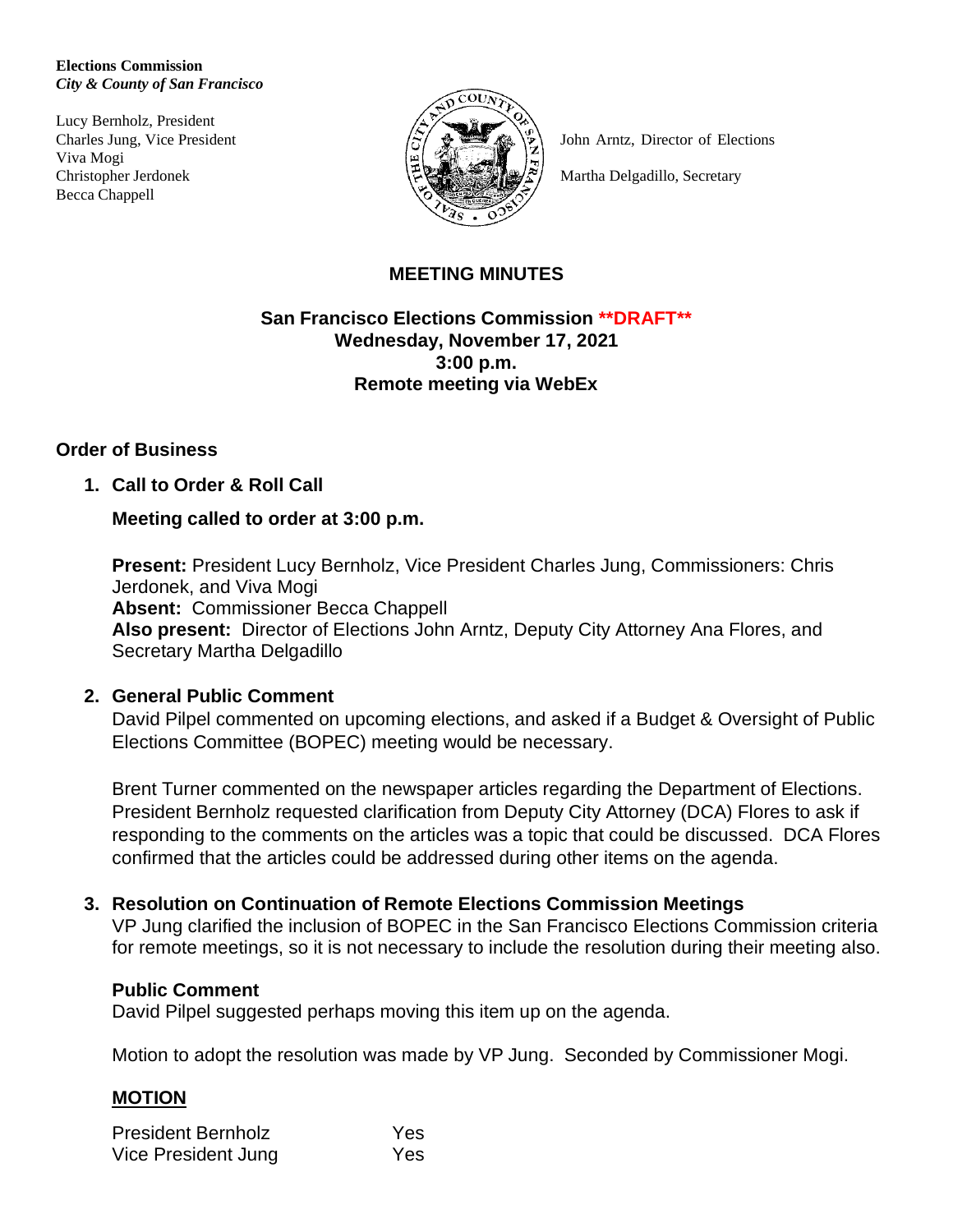Meeting Minutes \*\*DRAFT\*\* San Francisco Elections Commission Wednesday, November 15, 2021 Page 2 of 4

> Commissioner Jerdonek Yes Commissioner Mogi Yes

4 Yays 0 Nay 0 Abstain Motion passes

### **4. Approval of Minutes of Previous Meetings**

Commissioner Jerdonek moved to approve the October 20, meeting minutes. Commissioner Mogi seconded.

#### **Public Comment**

David Pilpel made minor edit suggestions.

### **MOTION**

| <b>President Bernholz</b> | Yes |
|---------------------------|-----|
| Vice President Jung       | Yes |
| Commissioner Jerdonek     | Yes |
| Commissioner Mogi         | Yes |

4 Yays 0 Nay 0 Abstain Motion passes

#### **5. Open Source Voting**

Attachments included on the website are the proposed resolution and email from Brandon Phillips, a letter from President Walton, Board of Supervisor's (BoS) Legislation request comments, and a letter from Dr. Shirley Weber, California Secretary of State (SoS).

Commissioner Jerdonek reported the SoS replied to the letter from BoS President Walton and outlined items needed to move forward with an Open Source Voting (OSV) pilot program.

Commissioner Jerdonek stated that President Walton made a request for OSV legislation to the City Attorney's Office at the BoS meeting on November 19, 2021. Director Arntz reported the contract template was sent to VotingWorks.

Commissioner Mogi asked questions about the pilot programs' bidding process and whether it would apply to the OSV pilot program. DCA Flores and Director Arntz responded.

VP Jung commented on the SoS's letter and on necessary procedures and next steps. Commissioner Jerdonek stated that only preliminary steps would be taken without a guarantee that the process will be done before the November 2022 elections. The Commission discussed Commisioner Jerdonek's OSV draft resolution was discussed and edits were suggested.

President Bernholz moved to approve the resolution presented by Commissioner Jerdonek, as amended. Seconded by Commissioner Mogi.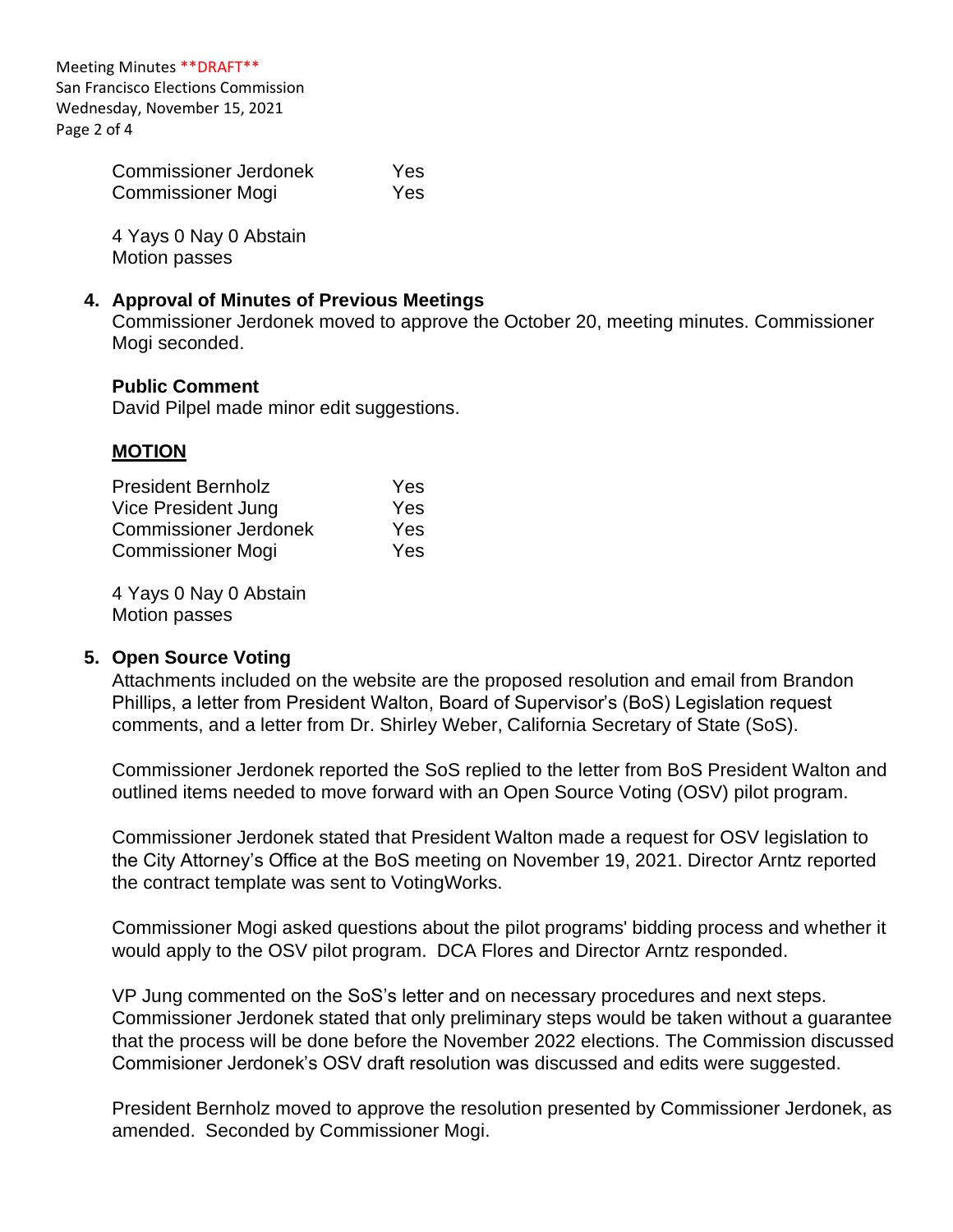Meeting Minutes \*\*DRAFT\*\* San Francisco Elections Commission Wednesday, November 15, 2021 Page 3 of 4

## **Public Comment**

- Alec Bash spoke in support of the resolution.
- Jim Soper expressed support.
- Judith Reese, self-identified as a voter in San Francisco and expressed a desire for more information on the issue.
- Brent Turner expressed support on this issue and feels it should be expedited.
- Trent Lange, President of the California Clean Money Campaign, expressed support.
- Matt Roe, Voting Works explained process in other California counties.

## **MOTION**

| <b>President Bernholz</b>    |     |
|------------------------------|-----|
| Vice President Jung          | Yes |
| <b>Commissioner Jerdonek</b> | Yes |
| Commissioner Mogi            | Yes |

4 Yays 0 Nay 0 Abstain Motion passes

**6. Remote Ballot Completion and Submission for People with Access and Functional Needs Project**

Director Arntz spoke on the timeline and sequence of activities and stated that the project is not to develop blockchain voting. Director Arntz described other actions taken for this project and the reason behind the project.

Commissioner Jerdonek asked questions regarding the Request for Proposal (RFP) for the project and expressed his opinion about it. COmmissioner Jerdonek expressed his actions to learn further information on the project. DCA Flores suggested inviting persons from other departments involved in this matter to discuss the RFP and suggested the Commission hold a fact-finding hearing before asking the BoS to hold a hearing on this.

VP Jung moved to authorize President Bernholz, to draft a letter to the BoS and outline the concerns reflected in Commissioner Jerdonek's memo, and recommends a hearing or an investigation take place. VP Jung added that the Commission urges the BoS to stop the execution of any contract immediately. Commissioner Jerdonek will contact President Walton's staff. Seconded by Commissioner Jerdonek.

# **Public Comment**

- Brent Turner expressed there are persons using funding unwisely.
- Mr. Jefferson commented on proposals to move forward with enabling disabled voters, except internet voting.
- Barbara Simons stated the research that internet voting is insecure and suggested bringing in cyber security experts.
- Trent Lange suggested the motion include the delay of the contract, and perhaps in addition have an elections commission meeting.